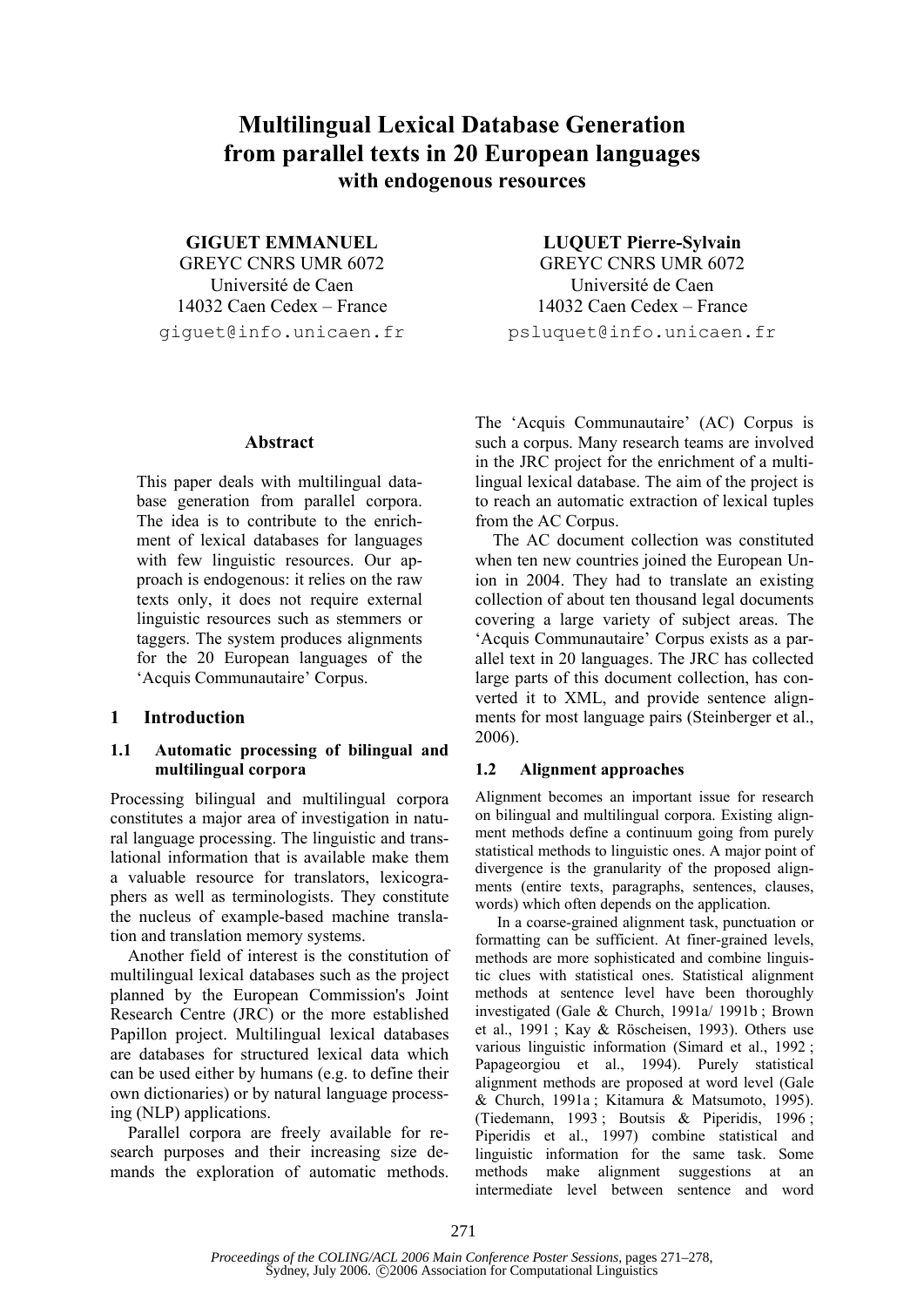and word (Smadja, 1992 ; Smadja et al., 1996 ; Kupiec, 1993 ; Kumano & Hirakawa, 1994 ; Boutsis & Piperidis, 1998).

A common problem is the delimitation and spotting of the units to be matched. This is not a real problem for methods aiming at alignments at a high level of granularity (paragraphs, sentences) where unit delimiters are clear. It becomes more difficult for lower levels of granularity (Simard, 2003), where correspondences between graphically delimited words are not always satisfactory.

# **2 The multi-grained endogenous alignment approach**

The approach proposed here deals with the spotting of *multi-grained* translation equivalents. We do not adopt very rigid constraints concerning the size of linguistic units involved, in order to account for the flexibility of language and translation divergences. Alignment links can then be established at various levels, from sentences to words and obeying no other constraints than the maximum size of candidate alignment sequences and their minimum frequency of occurrence.

The approach is endogenous since the input is used as the only used linguistic resource. It is the multilingual parallel AC corpus itself. It does not contain any syntactical annotation, and the texts have not been lemmatised. In this approach, no classical linguistic resources are required. The input texts have been segmented and aligned at sentence level by the JRC. Inflectional divergencies of isolated words are taken into account without external linguistic information (lexicon) and without linguistic parsers (stemmer or tagger). The morphology is learnt automatically using an endogenous parsing module integrated in the alignment tool based on (Déjean, 1998).

We adopt a minimalist approach, in the line of GREYC. In the JRC project, many languages do not have available linguistic resources for automatic processing, neither inflectional or syntactical annotation, nor surface syntactic analysis or lexical resources (machine-readable dictionaries etc.). Therefore we can not use a large amount of a priori knowledge on these languages.

# **3 Considerations on the Corpus**

## **3.1 Corpus definition**

Concretely, the texts constituting the AC corpus (Steinberger et al., 2006) are legal documents translated in several languages and aligned at sentence level. Here is a description of the parallel corpus, in the 20 languages available:

- Czech: 7106 documents
- Danish: 8223 documents
- German: 8249 documents
- Greek: 8003 documents
- English: 8240 documents
- Spanish: 8207 documents
- Estonian: 7844 documents
- Finnish: 8189 documents
- French: 8254 documents
- Hungarian: 7535 documents
- Italian: 8249 documents,
- Lithuanian: 7520 documents
- Latvian: 7867 documents
- Maltese: 6136 documents
- Dutch: 8247 documents
- Polish: 7768 documents
- Portuguese: 8210 documents
- Slovakian: 6963 documents
- Slovene:7821 documents
- Swedish: 8233 documents

The documents contained in the archives are XML files, UTF-8 encoding, containing information on "sentence" segmentation. Each file is stamped with a unique identifier (the celex identifier). It refers to a unique document. Here is an excerpt of the document 31967R0741, in Czech.

```
 <document celex="31967R0741" lang="cs"
    ver="1.0">
   <title>
     <P sid="1">NAŘÍZENÍ RADY č. 
          741/67/EHS ze dne 24. října 
          1967 o příspěvcích ze zá-
          ruční sekce Evropského 
          orientačního a záručního 
          fondu</P> 
  </title>
  <text>
     <P sid="2">NAŘÍZENÍ RADY č. 
          741/67/EHS</P> 
     <P sid="3">ze dne 24. října 
          1967</P> 
     <P sid="4">o příspěvcích ze zá-
          ruční sekce Evropského 
          orientačního a záručního 
          fondu</P> 
     <P sid="5">RADA EVROPS-
          KÝCH SPOLEČENST-
          VÍ, </P<P sid="6">s ohledem na Smlou-
          vu o založení Evropského 
          hospodářského společenst-
          ví, a zejména na článek 43 
          této smlouvy </P>
     <P sid="7">s ohledem na návrh 
          Komise,</P>
```
<P sid="8">s ohledem na stanovisko Shromáždění1,</P>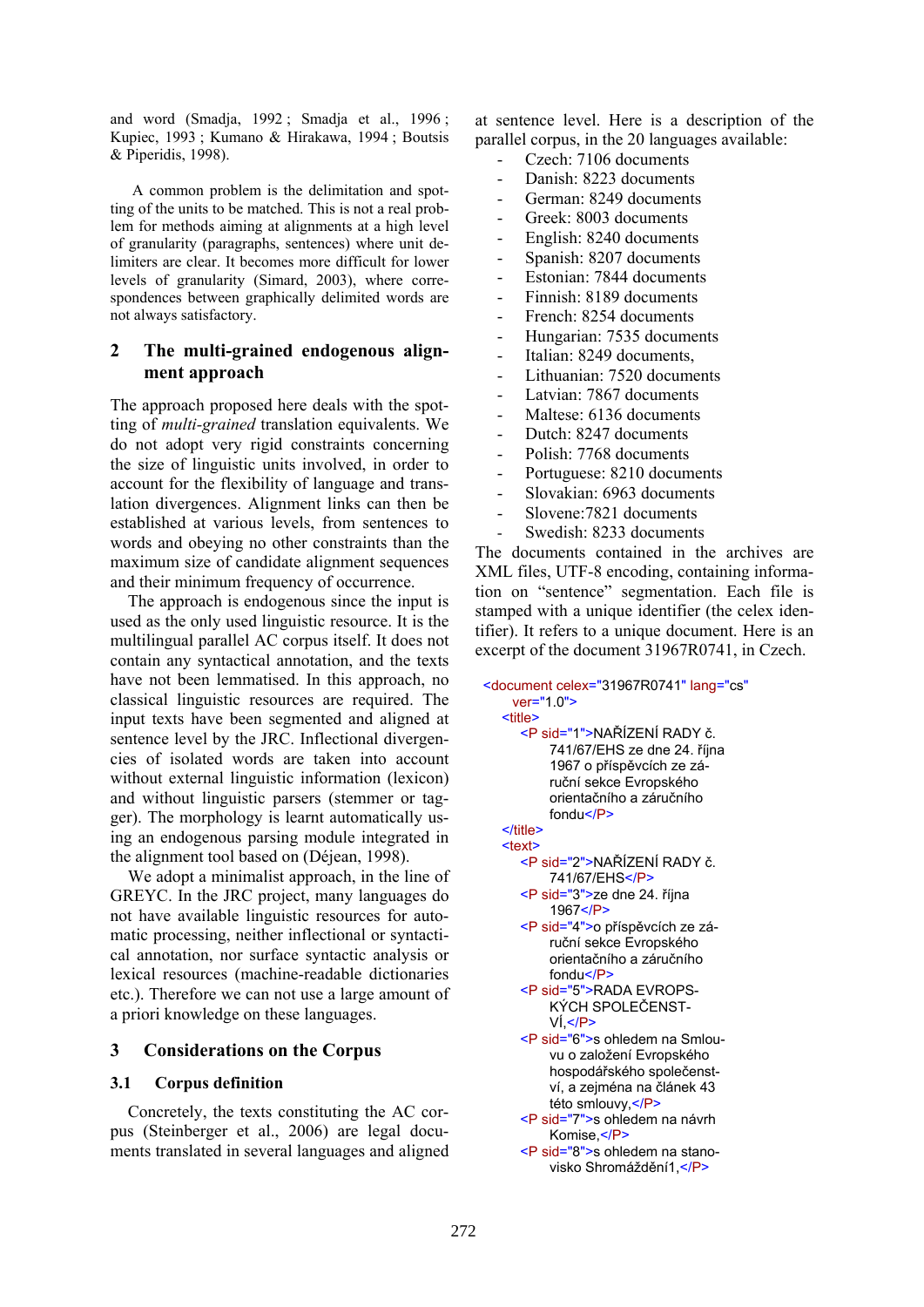<P sid="9">vzhledem k tomu, že zavedením režimu jednotných a povinných náhrad při vývozu do třetích zemí od zavedení jednotné organizace trhu pro zemědělské produkty, jež ve značné míře existuje od 1. července 1967, vyšlo kritérium nejnižší průměrné náhrady stanovené pro financování náhrad podle čl. 3 odst. 1 písm. a) nařízení č. 25 o financování společné zemědělské politiky2 z používání;</P>

[…]

Sentence alignments files are also provided with the corpus for 111 language pairs. The XML files encoded in UTF-8 are about 2M packed and 10M unpacked. Here is an excerpt of the alignment file of the document 31967R0741, for the language pair Czech-Danish.

```
 <document celexid="31967R0741">
   <title1>NAŘÍZENÍ RADY č. 
        741/67/EHS ze dne 24. října 1967 
        o příspěvcích ze záruční sekce Ev-
        ropského orientačního a záručního 
        fondu</title1>
   <title2>Raadets forordning nr. 
        741/67/EOEF af 24. oktober 1967 
        om stoette fra Den europaeiske 
        Udviklings- og Garantifond for 
        Landbruget, garantisek-
        tionen</title2>
   <link type="1-2" xtargets="2;2 3" /> 
   <link type="1-1" xtargets="3;4" /> 
   <link type="1-1" xtargets="4;5" /> 
   <link type="1-1" xtargets="5;6" /> 
   \lceil...]
    <link type="1-1" xtargets="49;53" /> 
   <link type="2-1" xtargets="50 51;54" /> 
   <link type="1-1" xtargets="52;55" /> 
</document>
```
In this file, the xtargets "ids" refer to the  $\leq P$  $sid = " "> of the Czech and Danish translations$ of the document 31967R0741.

The current version of our alignment system deals with one language pair at a time, whatever the languages are. The algorithm takes as input a corpus of bitexts aligned at sentence level. Usually, the alignment at this level outputs aligned windows containing from 0 to 2 segments. Oneto-one mapping corresponds to a standard output (see link types "1-1" above). An empty window corresponds to a case of addition in the source language or to a case of omission in the target language. One-to-two mapping corresponds to split sentences (see link types "1-2" and "2-1" above).

Formally, each bitext is a quadruple  $\leq$  T1, T2, Fs, C> where T1 and T2 are the two texts, Fs is the function that reduces T1 to an element set Fs(T1) and also reduces T2 to an element set Fs(T2), and C is a subset of the Cartesian product of Fs(T1) x Fs(T2) (Harris, 1988).

Different standards define the encoding of parallel text alignments. Our system natively handles TMX and XCES format, with UTF-8 or UTF-16 encoding.

# **4 The Resolution Method**

The resolution method is composed of two stages, based on two underlying hypotheses. The first stage handles the document grain. The second stage handles the corpus grain.

# **4.1 Hypotheses**

*hypothesis 1 :* let's consider a bitext composed of the texts  $T_1$  and  $T_2$ . If a sequence  $S_1$  is repeated several times in  $T_1$  and in well-defined sentences<sup>1</sup>, there are many chances that a repeated sequence  $S_2$  corresponding to the translation of  $S_1$  occurs in the corresponding aligned sentences in  $T<sub>2</sub>$ .

*hypothesis 2 :* let's consider a corpus of bitexts, composed of two languages  $L_1$  and  $L_2$ . There is no guarantee for a sequence  $S_1$  which is repeated in many texts of language  $L_1$  to have a unique translation in the corresponding texts of language  $L_2$ .

# **4.2 Stage 1 : Bitext analysis**

The first stage handles the document scale. Thus it is applied on each document, individually. There is no interaction at the corpus level.

# **Determining the multi-grained sequences to be aligned**

First, we consider the two languages of the document independently, the source language  $L_1$ and the target language  $L_2$ . For each language, we compute the repeated sequences as well as their frequency.

The algorithm based on suffix arrays does not retain the sub-sequences of a repeated sequence if they are as frequent as the sequence itself. For instance, if "*subjects*" appears with the same frequency than "*healthy subject*s" we retain only the second sequence. On the contrary, if "*disease*" occurs more frequently than "*thyroid disease*" we retain both.

<sup>&</sup>lt;sup>1</sup> Here, « sentences » can be generalized as « textual segments »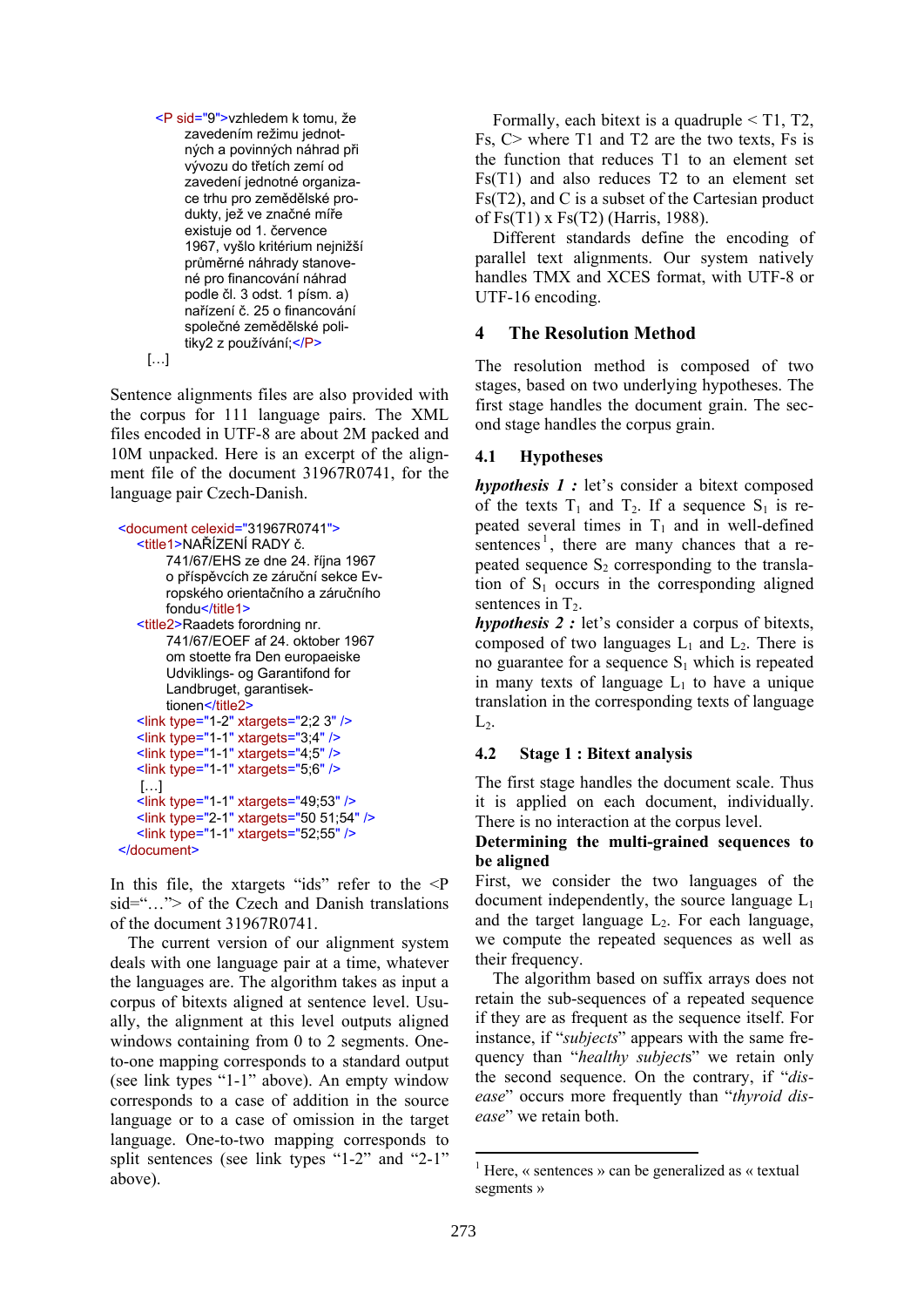When computing the frequency of a repeated sequence, the offset of each occurrence is memorized. So the output of this processing stage is a list of sequences with their frequency and the offset list in the document.

#### *"thyroid cancer": list of segments where the sequence appears*  45, 46, 46, 48, 51, 51, …

#### **Handling inflections**

Inflectional divergencies of isolated words are taken into account without external linguistic information (lexicon) and without linguistic parsers (stemmer or tagger). The morphology is learnt automatically using an endogenous approach derived from (Déjean, 1998). The algorithm is reversible: it allows to compute prefixes the same way, with reversed word list as input.

The basic idea is to approximate the border between the nucleus and the suffixes. The border matches the position where the number of distinct letters preceding a suffix of length n is greater than the number of distinct letters preceding a suffix of length n-1.

For instance, in the first English document of our corpus, "*g*" is preceded by 4 distinct letters, "*ng*" by 2 and "*ing*" by 10: "*ing*" is probably a suffix. In the first Greek document, "*ά*" is preceded by 5 letters, "*κά*" by 1 and "*ικά*" by 10. "*ικά*" is probably a suffix.

The algorithm can generate some wrong morphemes, from a strictly linguistic point of view. But at this stage, no filtering is done in order to check their validity. We let the alignment algorithm do the job with the help of contextual information.

#### **Vectorial representation of the sequences**

An orthonormal space is then considered in order to explore the existence of possible translation relations between the sequences, and in order to define translation couples. The existence of translation relations between sequences is approximated by the cosine of vectors associated to them, in this space.

The links in the alignment file allow the construction of this orthonormal space. This space has  $n<sub>o</sub>$  dimensions, where  $n<sub>o</sub>$  is the number of non-empty links. Alignment links with empty sets (type="0-?" or type="?-0") corresponds to cases of omission or addition in one language.

Every repeated sequence is seen as a vector in this space. For the construction of this vector, we first pick up the segment offset in the document for each repeated sequence.

*"thyroid cancer": list of segments where the sequence appears*  45, 46, 46, 48, 51, 51

Then we convert this list in a  $n<sub>L</sub>$ -dimension vector  $v_L$ , where  $n_L$  is the number of textual segments of the document of language *L*. Each dimension contains the number of occurrences present in the segment.

"thyroid cancer" : associated with a vector of  $n<sub>L</sub>$  di-

| mensions. |  |          |                  |    |   |    |   |        |   |                      |         |
|-----------|--|----------|------------------|----|---|----|---|--------|---|----------------------|---------|
|           |  | $\cdots$ | $\sqrt{2}$<br>1J | 10 |   | тυ |   | ↩<br>v | ັ | $\ddot{\phantom{0}}$ | 14<br>⊥ |
| ັ         |  |          |                  |    | ັ |    | U | ບ      |   |                      |         |

With the help of the alignment file, we can now make the projection of the vector  $v_l$  in the  $n_o$ dimension vector  $v_a$ . For instance, if the link  $\leq$ link type="2-1" xtargets="45 46;45"  $/$ > is located at rank r=40 in the alignment file and if English is the first language (*L*=*en*), then  $v_0[40] = v_{en}[45]$  + *ven*[46].

#### **Sequence alignment**

For each sequence of  $L_1$  to be aligned, we look for the existence of a translation relation between it and every  $L_2$  sequence to be aligned. The existence of a translation relation between two sequences is approximated by the cosine of the vectors associated to them.

The cosine is a mathematical tool used in in Natural Language Processing for various purposes, e.g. (Roy & Beust, 2004) uses the cosine for thematic categorisation of texts. The cosine is obtained by dividing the scalar product of two vectors with the product of their norms.

$$
\cos(x_i, y_i) = \frac{\sum x_i \cdot y_i}{\sqrt{\sum x_i^2} \times \sqrt{\sum y_i^2}}
$$

We note that the cosine is never negative as vectors coordinates are always positive. The sequences proposed for the alignment are those that obtain the largest cosine. We do not propose an alignment if the best cosine is inferior to a certain threshold.

## **4.3 Stage 2 : Corpus management**

The second stage handles the corpus grain and merges the information found at document grain, in the first stage.

## **Handling the Corpus Dimension**

The bitext corpus is not a bag of aligned sentences and is not considered as if it were. It is a bag of bitexts, each bitext containing a bag of aligned sentences.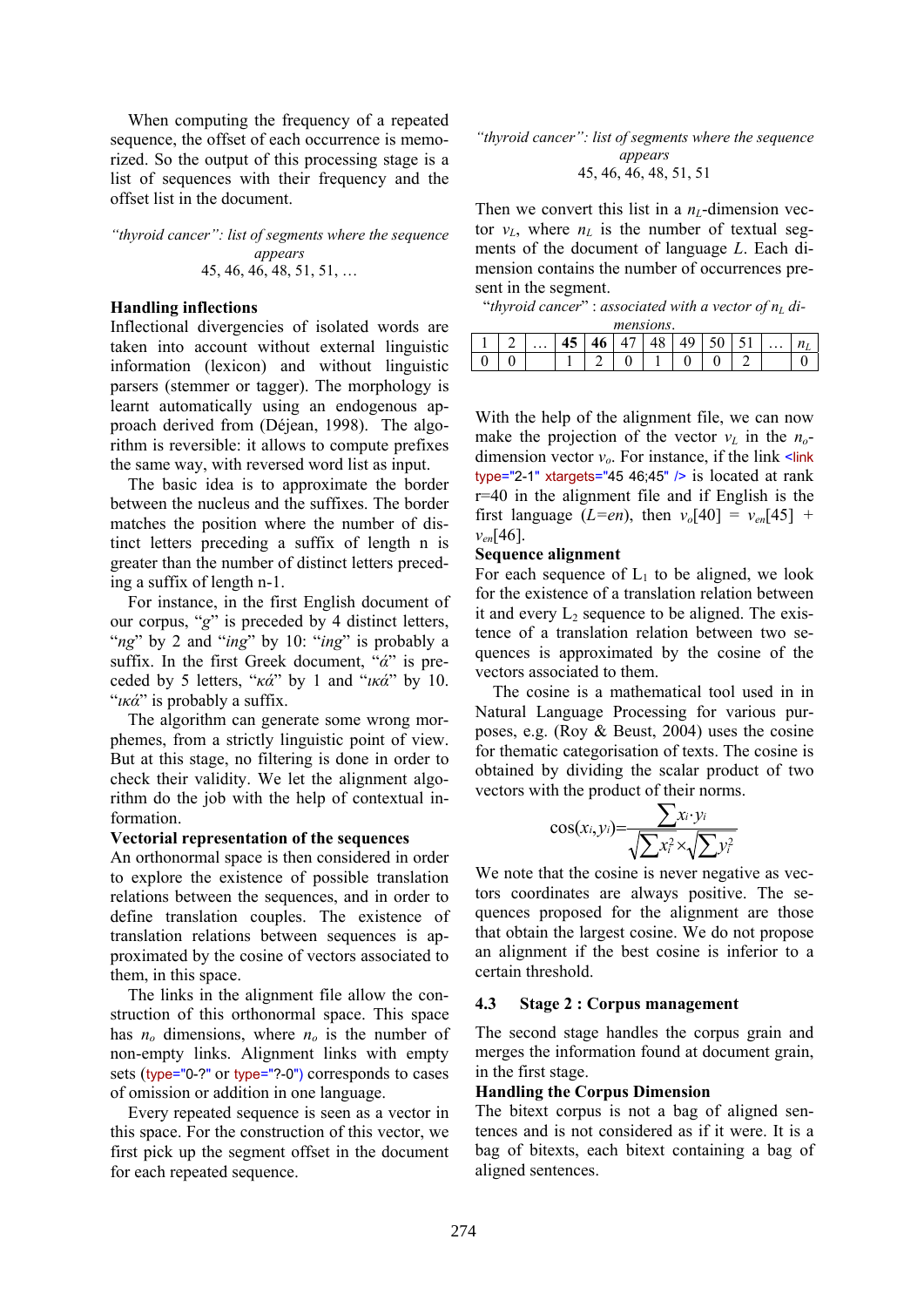Considering the bitext level (or document grain) is useful for several reasons. First, for operational sake. The greedy algorithm for repeated sequence extraction has a cubic complexity. It is better to apply it on the document unit rather than on the corpus unit. But this is not the main reason.

Second, the alignment algorithm between sequences relies on the principle of translation coherence: a repeated sequence in L1 has many chances to be translated by the same sequence in L2 in the same text. This hypothesis holds inside the document but not in the corpus: a polysemic term can be translated in different ways according to the document genre or domain.

Third, the confidence in the generated alignments is improved if the results obtained by the execution of the process on several documents share compatible alignments.

#### **Alignment Filtering and Ranking**

The filtering process accepts terms which have been produced (1) by the execution on at least two documents, (2) by the execution on solely one document if the aligned terms correspond to the same character string or if the frequency of the terms is greater than an empirical threshold function. This threshold is proportional to the inverse term length since there are fewer complex repeated terms than simple terms.

The ranking process sorts candidates using the product of the term frequency by the number of output agreements.

# **5 Results**

The results concern an alignment task between English and the 19 other languages of the AC-Corpus. For each language pair, we considered 500 bitexts of the AC Corpus. We join in annexes A, B, and C some sample of this results. Annex A deals with English-French parallel texts, Annex B deals with English-Spanish parallel texts and finally Annex C deals with English-German ones. We discuss in the following lines of the English-French alignment.

Among the correct alignments, we find domain dependant lexical terms:

- legal terms of the EEC (*EEC initial verification /vérification primitive CEE, Regulation (EEC) No/règlement (CEE) nº*),
- specialty terms (*rear-view mirrors / rétroviseurs, poultry/volaille*).

We also find invariant terms (*km/h/km/h, kg/kg, mortem/mortem*).

We encounter alignments at different grain*:* territory/territoire Member States/États membres, Whereas/Considérant que, fresh poultrymeat/viandes fraîches de volaille, Having regard to the Opinion of the/vu l'avis.

The wrong alignments mainly come from candidates that have not been confirmed by running on several documents (column ndoc=1): *on/la commercialisation des.* 

A permanent dedicated web site will be open in March 2006 to detail all the results for each language pair. The URL is http://users.info.unicaen.fr/~giguet/alignment.

## **5.1 Discussion**

First, the results are similar to those obtained on the Greek/English scientific corpus.

Second, it is sometimes difficult to choose between distinct proposals for a same term when the grain vary: *Member/membre~* Member State~/membre*~ Member States/États membres State/membre State~/membre~*. There is a problem both in the definition of terms and in the ability of an automatic process to choose between the components of the terms.

Third, thematic terms of the corpus are not always aligned, since they are not repeated. Corefence is used instead, thanks to nominal anaphora, acronyms, and also lexical reductions. Accuracy depends on the document domain. In the medical domain, acronyms are aligned but not their expansion. However, we consider that this problem has to be solved by an anaphora resolution system, not by this alignment algorithm.

# **6 Conclusion**

We showed that it is possible to contribute to the processing of languages for which few linguistic resources are available. We propose a solution to the spotting of multi-grained translation from parallel corpora. The results are surprisingly good and encourage us to improve the method, in order to reach a semi-automatic construction of a multilingual lexical database.

The endogenous approach allows to handle inflectional variations. We also show the importance of using the proper knowledge at the proper level (sentence grain, document grain and corpus grain). An improvement would be to calculate inflectional variations at corpus grain rather than at document grain. Therefore, it is possible to plug any external and exogenous component in our architecture to improve the overall quality.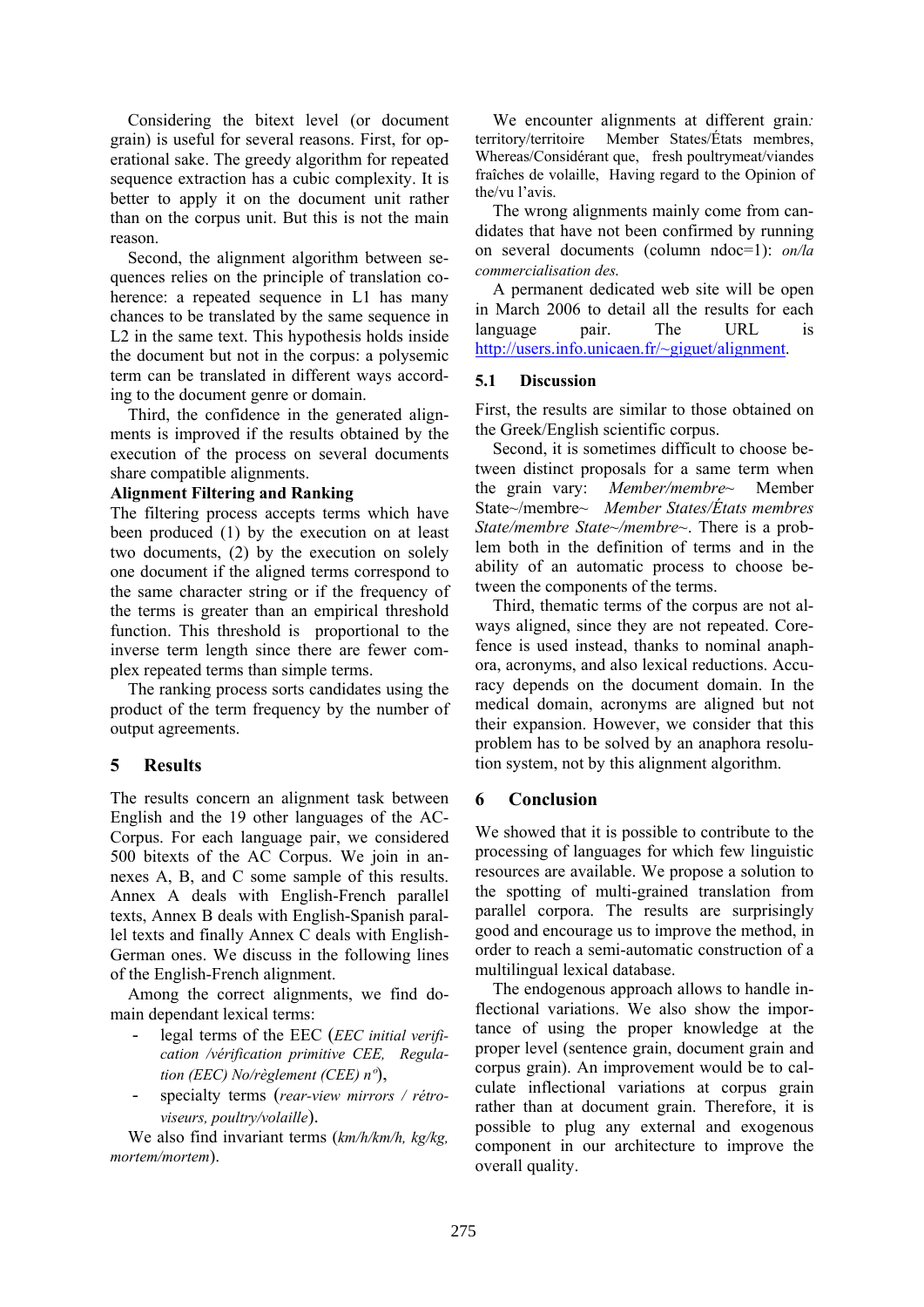The size of this "massive compilation" (we work with a 20 languages corpora) implies the design of specific strategies in order to handle it properly and quite efficiently. Special efforts have been done in order to manage the AC Corpus from our document management platform, WIMS.

The next improvement is to precisely evaluate the system. Another perspective is to integrate an endogenous coreference solver (Giguet & Lucas, 2004).

#### **References**

- Altenberg B. & Granger, S. 2002. *Recent trends in cross-linguistic lexical studies.* In *Lexis in Conrast,*  Altenberg & Granger (eds.).
- Boutsis, S., & Piperidis, S. 1998. *Aligning clauses in parallel texts.* In *Third Conference on Empirical Methods in Natural Language Processing,* 2 June, Granada, Spain, p. 17-26.
- Brown P., Lai J. & Mercer R. 1991. *Aligning sentences in parallel corpora*. In *Proc. 29th Annual Meeting of the Association for Computational Linguistics*, p. 169-176, 18-21 June, Berkley, California.
- Déjean H. 1998. *Morphemes as Necessary Concept for Structures Discovery from Untagged Corpora.*  In Workshop on Paradigms and Grounding in Natural Language Learning, pages 295-299, PaGNLL Adelaide.
- Gale W.A. & K.W. Church. 1991a. *Identifying word correspondences in parallel texts*. In *Fourth DARPA Speech and Natural Language Workshop*, p. 152-157. San Mateo, California: Morgan Kaufmann.
- Gale W.A. & Church K. W. 1991b. *A Program for Aligning Sentences in Bilingual Corpora.* In *Proc. 29th Annual Meeting of the Association for Computational Linguistics*, p. 177-184, 18-21 June, Berkley, California.
- Giguet E. & Apidianaki M. 2005. *Alignement d'unités textuelles de taille variable*. Journée Internationales de la Linguistique de Corpus. Lorient.
- Giguet E. 2005. *Multi-grained alignment of parallel texts with endogenous resources*. RANLP'2005 Workshop "Crossing Barriers in Text Summarization Research". Borovets, Bulgaria.
- Giguet E. & Lucas N. 2004. *La détection automatique des citations et des locuteurs dans les textes informatifs*. In *Le discours rapporté dans tous ses états : Question de frontières*, J. M. López-Muñoz S. Marnette, L. Rosier, (eds.). Paris, l'Harmattan, pp. 410-418.
- Harris B. *Bi-text, a New Concept in Translation Theory,* Language Monthly (54), p. 8-10, 1998.
- Isabelle P. & Warwick-Armstrong S. 1993. *Les corpus bilingues: une nouvelle ressource pour le traducteur.* In Bouillon, P. & Clas A. (eds.), *La Traductique : études et recherches de traduction par ordinateur.* Montréal : Les Presses de l'Université de Montréal, p. 288-306.
- Kay M. & Röscheisen M. 1993. *Text*-*translation alignment*. Computational Linguistics, p.121-142, March.

Kitamura M. & Matsumoto Y. 1996. *Automatic extraction of word sequence correspondences in parallel corpora*. In *Proc. 4th Workshop on Very Large Corpora*, p. 79-87. Copenhagen, Denmark, 4 August.

- Kupiec J. 1993. *An algorithm for Finding Noun Phrase Correspondences in Bilingual Corpora*, *Proceedings of the 31st Annual Meeting of the Association of Computational Linguistics*, p. 23-30.
- Papageorgiou H., Cranias L. & Piperidis S. 1994. *Automatic alignment in parallel corpora*. In *Proceed. 32nd Annual Meeting of the Association for Computational Linguistics*, p. 334-336, 27-30 June, Las Cruses, New Mexico.
- Salkie R. 2002. *How can linguists profit from parallel corpora?,* In *Parallel Corpora, Parallel Worlds: selected papers from a symposium on parallel and comparable corpora at Uppsala University, Sweden, 22-23 April, 1999,* Lars Borin (ed.), Amsterdam, New York: Rodopi, p. 93-109.
- Simard M., Foster G., & Isabelle P. , 1992*Using cognates to align sentences in bilingual corpora*. In *Proceedings of TMI-92*, Montréal, Québec.
- Simard M. 2003. *Mémoires de Traduction sousphrastiques.* Thèse de l'Université de Montréal*.*
- Smadja F. 1992. *How to compile a bilingual collocational lexicon automatically.* In *Proceedings of the AAAI-92 Workshop on Statistically -based NLP Techniques*.
- Smadja F., McKeown K.R. & Hatzivassiloglou V. 1996. *Translating Collocations for Bilingual Lexicons: A Statistical Approach*, Computational Linguistics. March, p. 1-38.
- Ralf Steinberger, Bruno Pouliquen, Anna Widiger, Camelia Ignat, Tomaž Erjavec, Dan Tufiş, Alexander Ceausu & Dániel Varga. *The JRC-Acquis: A multilingual aligned parallel corpus with 20+ Languages*. Proceedings of LREC'2006.
- Tiedemann J. 1993. *Combining clues for word alignment*. In *Proceedings of the 10th Conference of the European Chapter of the Association for Computational Linguistics (EACL)*, p. 339-346, Budapest, Hungary, April2003.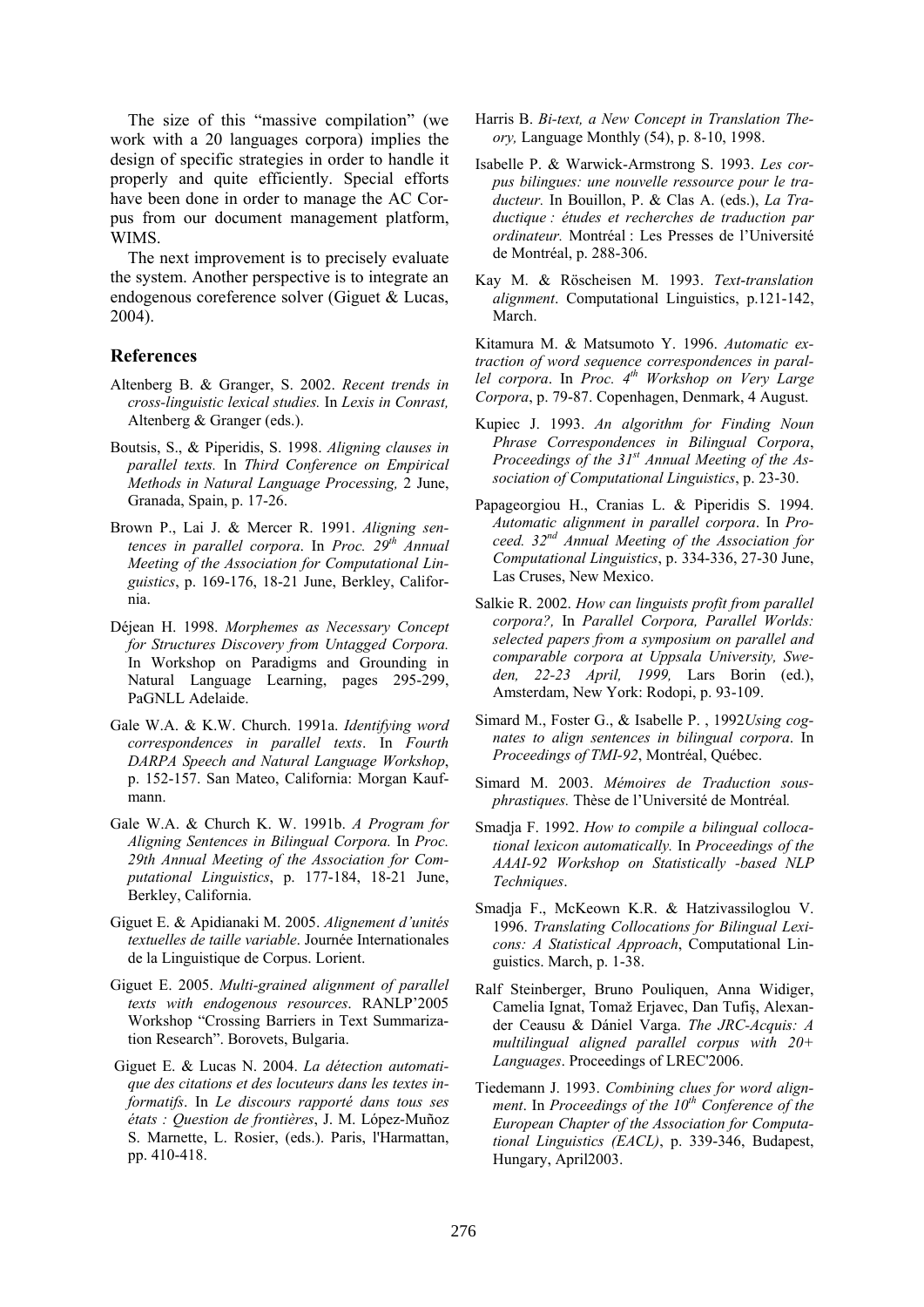| source                                        |                | ndoc freq          | target                          |
|-----------------------------------------------|----------------|--------------------|---------------------------------|
| and                                           | 12             | [336] $et$ ]       |                                 |
| Member                                        | 10             |                    | [206] membre~ $ $               |
| Member State~                                 | 10             |                    | [201] membre~ $ $               |
| <b>Member States</b>                          | 13             |                    | $[143]$ Etats membres           |
| the                                           | $\overline{4}$ | [392] $d$ ~        |                                 |
| of                                            | 5              | [313] de~ $ $      |                                 |
| <b>EEC</b>                                    | 9              |                    | $[118]$ CEE                     |
| 3                                             | 8              | $[41]$ 3           |                                 |
| Annex                                         | 7              |                    | $[42]$ l'annexe                 |
| State                                         | 4              |                    | $[71]$ membre                   |
| Whereas                                       | 10             |                    | [28] considérant que            |
| Member State                                  | 4              |                    | $[63]$ membre                   |
| EEC pattern ap-<br>proval                     | 4              |                    | [35] CEE de modèle              |
| verification                                  | $\overline{4}$ |                    | [34] vérification               |
| <b>Council Directive</b>                      | 9              |                    | $[15]$ Conseil                  |
| EEC initial verifi-<br>cation                 | 5              | $[27]$             | vérification primi-<br>tive CEE |
| <b>Having regard to</b><br>the Opinion of the | 8              |                    | $\left[16\right]$ vu l'avis     |
| <b>THE</b>                                    | 8              |                    | $[16]$ DES                      |
| certain                                       | 3              |                    | $[11]$ certain~                 |
| marks                                         | 3              |                    | $\lceil 11 \rceil$ marques      |
| mark                                          | 4              |                    | $[8]$ la marque                 |
| directive                                     | $\overline{2}$ | $[16]$             | directive particu-<br>lière     |
| trade                                         | $\overline{2}$ |                    | [16] échanges                   |
| pattern approval                              | $\mathbf{1}$   |                    | [31] de modèle                  |
| pattern approval~                             | 1              |                    | [31] de modèle                  |
| $4-$                                          | 5              | [6]                | 4 <sup>1</sup>                  |
| 12                                            | 3              | [10]               | 12                              |
| approximat~                                   | 3              |                    | [10] rapprochement              |
| certificate                                   | 3              |                    | [10] certificat                 |
| device~                                       | 3              | $\lceil 10 \rceil$ | dispositif~                     |
| other                                         | 3              |                    | [10] autres que                 |
| for liquid $\sim$                             | 2              | [15]               | de liquides                     |
| July                                          | 3              | [9]                | juillet                         |
| competent                                     | 2              | [13]               | compétent~                      |
| this Directive                                | $\overline{2}$ | $\lceil 13 \rceil$ | la présente directive           |
| relat $\sim$                                  | 3              | [8]                | relativ $\sim$                  |
| 26 July 1971                                  | $\overline{4}$ | [6]                | du 26 juillet 1971              |
| procedure                                     | $\overline{2}$ |                    | [12] procédure                  |
| on                                            | $\mathbf{1}$   | $[23]$             | la commercialisation<br>des     |
| fresh poultrymeat                             | $\mathbf{1}$   | $[23]$             | viandes fraîches de             |

# **ANNEX A: Some alignments on 20 English-French documents**

|                      |                |                    | volaille                             |
|----------------------|----------------|--------------------|--------------------------------------|
| into force           | 3              |                    | $[7]$ en vigueur                     |
| symbol $\sim$        | 3              |                    | [7] marque~ $\vert$                  |
| the word~            | 1              | $\lceil 21 \rceil$ | $\text{mot}$                         |
| $p\sim$              | 1              |                    | $[21]$ masse                         |
| subject to           | 3              |                    | [7] font l'objet                     |
| initial verification | 1              |                    | [20] vérification primi-<br>tive CEE |
| Directive $\sim$     | $\mathbf{1}$   |                    | [20] directiv~                       |
| two                  | 4              |                    | $[5]$ deux                           |
| material             | 1              |                    | [19] de multiplication               |
| $mass-$              | 1              |                    | [19] à l'hectolitre                  |
| type-approv~         | 1              |                    | $[19]$ CEE                           |
| than                 | 2              |                    | $[9]$ autres que                     |
| weight               | 1              |                    | $[18]$ poids                         |
| amendments to        | $\overline{2}$ |                    | [9] les modifications                |

# **ANNEX B: Some alignments on 250 English-Spanish documents**

| source                                 |     | ndoc freq     | target                           |
|----------------------------------------|-----|---------------|----------------------------------|
| and                                    |     | 174 [4462] yl |                                  |
| article                                | 162 |               | $[3008]$ articulo                |
|                                        |     | 134 [5482].   |                                  |
| 3                                      | 118 | $[982]$ 3     |                                  |
| whereas                                |     |               | 114 [714] considerando que       |
| regulation                             | 97  |               | $[1623]$ reglamento              |
| the commission                         | 94  |               | [919] la comisión                |
| or                                     | 92  | $[2018]$ o    |                                  |
| having regard to the<br>opinion of the | 90  | $[180]$       | visto el dictamen<br>del         |
| directive                              | 88  |               | [1087] directival                |
| this directive                         | 86  | [576]         | la presente directi-<br>val      |
| annex                                  | 63  |               | [380] anexo                      |
| member states                          | 59  |               | [1002] estados miembros          |
| 5                                      | 56  | $[296]$ 5     |                                  |
| article 1                              | 56  |               | [166] artículo 1]                |
| the treaty                             | 54  |               | $[354]$ tratado                  |
| this regulation                        | 54  | [191]         | el presente regla-<br>mento      |
| of the european<br>communities         | 54  | [189]         | de las comuni-<br>dades europeas |
| member state                           | 40  |               | [1006] estado miembro            |
| (a)                                    | 38  | [334]         | a)                               |
| this                                   | 37  | $[256]$       | la presente direc-<br>tiva       |
| having regard to                       | 37  | [98]          | visto el                         |
| votes                                  | 19  | [40]          | votos                            |
| $^{\prime}$                            | 18  | [309]         | "                                |